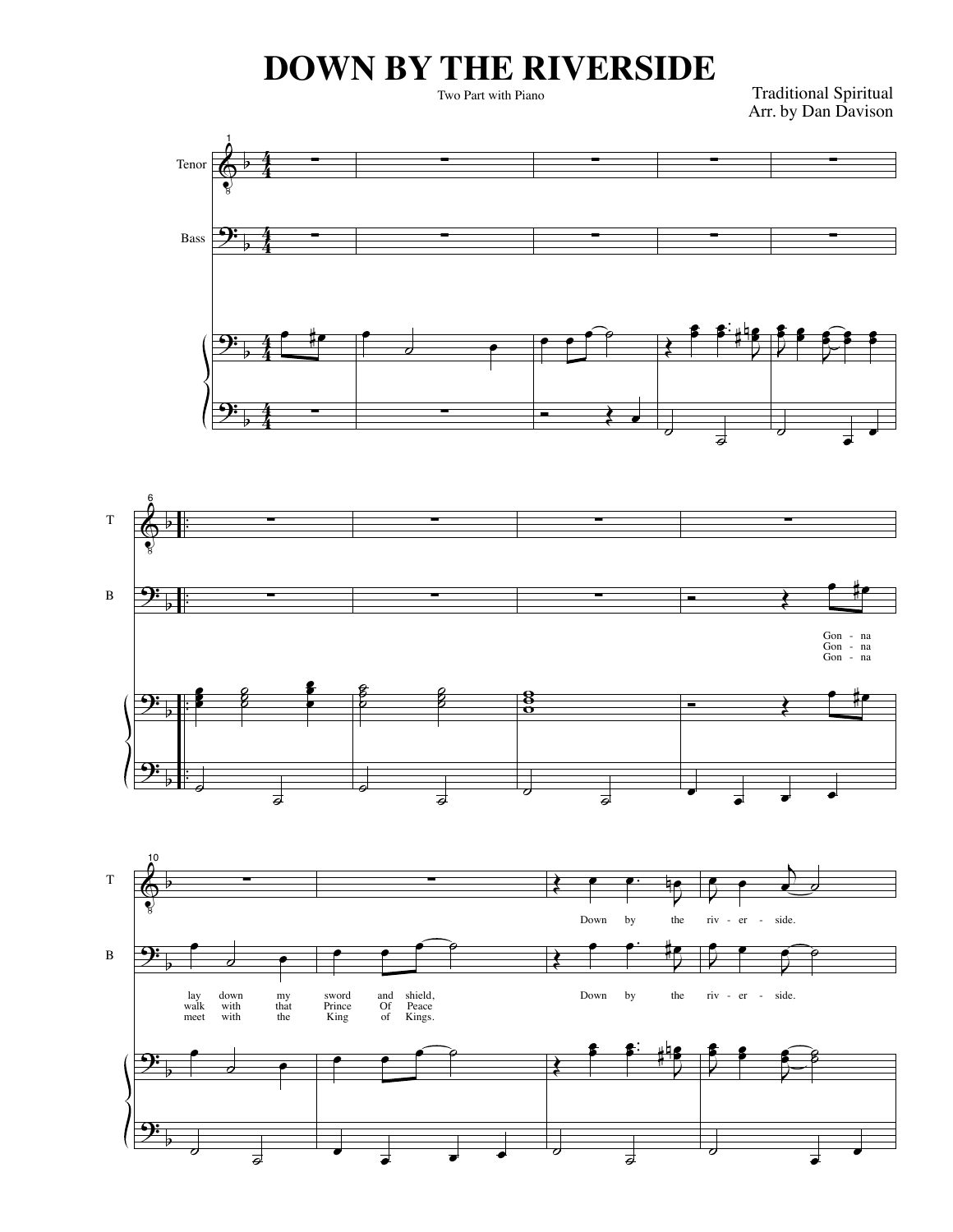



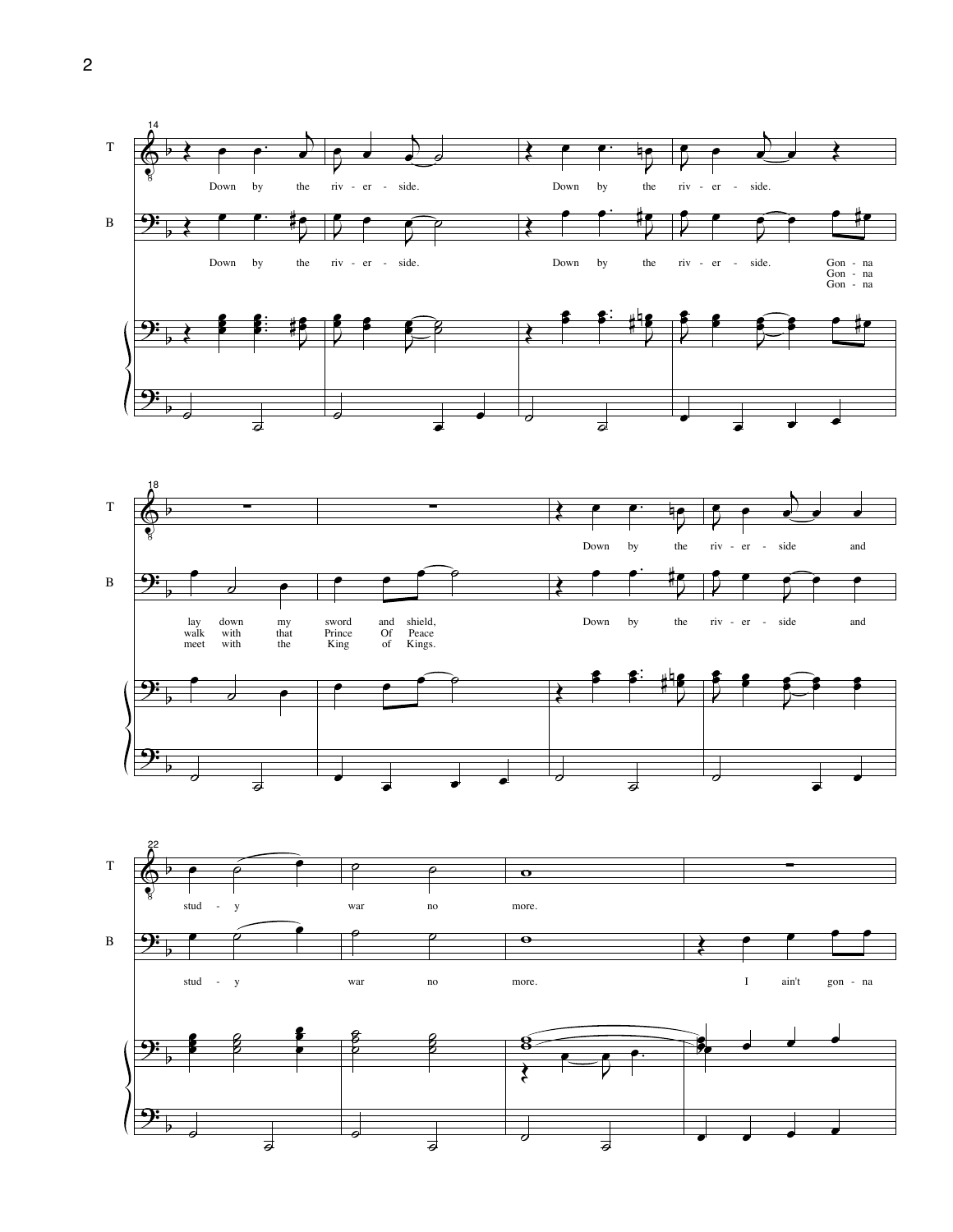



 $\overline{a}$